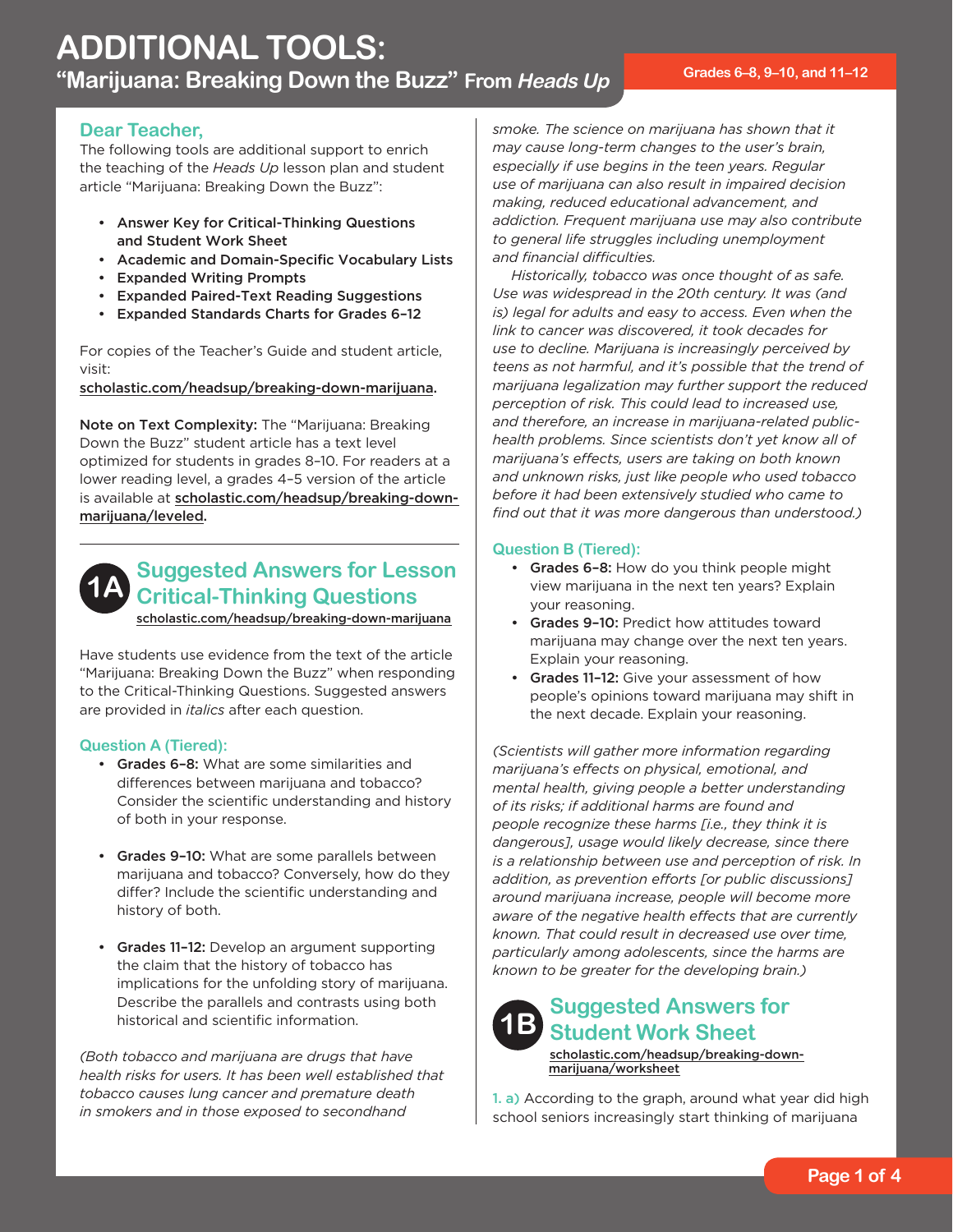as harmful? *(1979.)* When did this trend change? *(1992.)*  school seniors begin to rise? *(1993.)* b) When did past-year use of marijuana among high

2. According to the graph, how does understanding the harms of marijuana affect use? *(Perceiving marijuana as harmful has an inverse relationship with use. When a greater number of teens perceived marijuana use as harmful, past-year use went down and vice versa.)* 

3. Referring to the article "Marijuana: Breaking Down the Buzz," identify at least two harmful effects marijuana could have on teens. *(When started in the teen years, long-term regular use of marijuana can impair brain development and lower IQ. For teens, frequent use of marijuana is linked to higher school dropout rates.)* 

4. Referring again to the article, why might teens today be confused about how safe marijuana is? *(Marijuana is being legalized in some states and for people with some medical conditions. For some people, there is the perception that "legal" for some equals "safe" for all.)* 

# **Academic and Domain- 2 Specific Vocabulary Lists**

[scholastic.com/headsup/breaking-down](http://scholastic.com/headsup/breaking-down-marijuana/article)marijuana/article

The vocabulary words below are drawn from the "Marijuana: Breaking Down the Buzz" student article and work sheet. This vocabulary can be previewed with students prior to reading or reinforced with students afterward. Encourage students to incorporate these words into their writing and discussion of the "Marijuana: Breaking Down the Buzz" article and work sheet.

Leveled definitions are provided for grades 6–8 and 9–12. Unless otherwise noted, all definitions below are sourced or adapted from:

- • Grades 6–8: *Wordsmyth Children's Dictionary*
- • Grades 9–12: *Merriam-Webster*

 Suggested methods of learning and reinforcement: Students can construct understanding by drawing the words' definitions; organizing concept maps that include word parts, synonyms, antonyms, and examples; composing memory-aiding songs that explain the words or use them in a meaningful context; and employing the words to create newspaper articles, stories, or poems.

#### **Grades 6–8: Vocabulary From "Marijuana: Breaking Down the Buzz" (article and work sheet)**

• addiction *(noun):* Addiction is a brain disease because drugs actually change the brain and how it works. People who are addicted can't stop using drugs even when they really want to and even after it causes terrible consequences to their health and other parts of their lives. Addiction can be treated, but it is common for people to need treatment more than once after relapsing (starting to use again). *(Source: National Institute on Drug Abuse)* 

• hype (noun): shared, often unfounded, excitement about something or someone

- impair *(verb):* to harm, to negatively affect
- intoxication *(noun):* a drunken or drugged state
- legalize *(verb):* to make something legal, or allowed by the law
- mounting *(adjective):* building, increasing
- premature *(adjective):* happening before it's supposed to
- regular *(adjective):* constant, steady, occurring often
- resin *(noun):* a sticky substance that comes from a plant or tree
- secondhand *(adjective):* indirect

 • secondhand exposure [to tobacco] *(noun):* also see secondhand smoke. Inhaling tobacco smoke that has been exhaled by a smoker or given off by burning tobacco.

• secondhand smoke *(noun):* also see secondhand exposure. Tobacco smoke that is exhaled by a smoker or is given off by burning tobacco, and is inhaled by others nearby.

#### **Grades 9–12: Vocabulary From "Marijuana: Breaking Down the Buzz" (article and work sheet)**

• addiction *(noun):* A chronic, relapsing disease characterized by compulsive drug seeking and abuse and by long-lasting chemical changes in the brain *(Source: National Institute on Drug Abuse)* 

• hype *(noun):* excessive or unsupported publicity about something or someone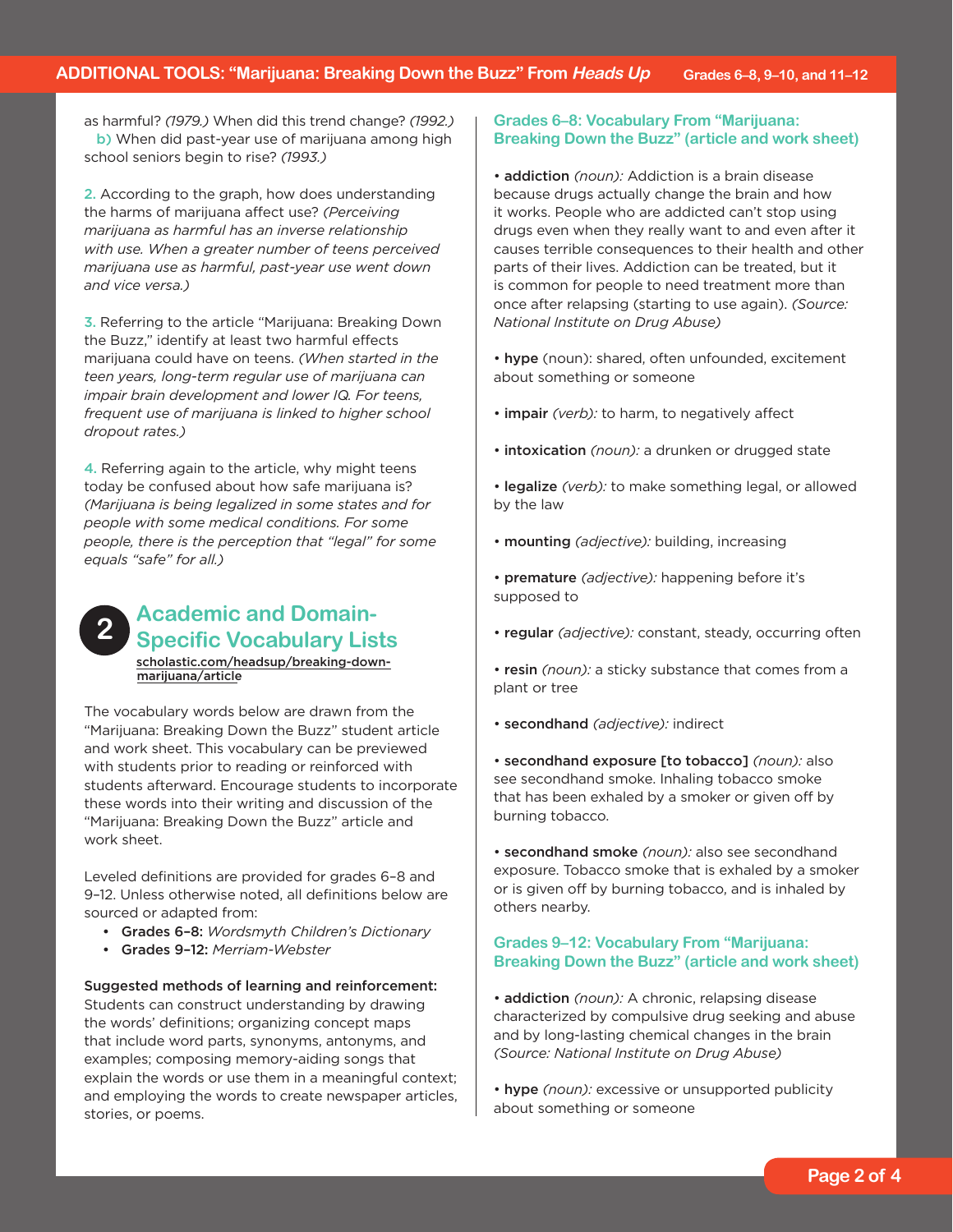- impair *(verb):* to render incapable or interfere with normal functioning
- intoxication *(noun):* inebriation due to the use of alcohol or mind-altering drugs
- legalize *(verb):* to change a behavior's status from against the law to legal
- mounting *(adjective):* escalating, intensifying
- premature *(adjective):* occurring earlier than intended
- regular *(adjective):* habitual, recurrent
- resin *(noun):* a sticky substance derived from a plant or tree
- secondhand *(adjective):* indirect, derivative

 • secondhand exposure [to tobacco] *(noun):* also see secondhand smoke. Inhaling tobacco smoke that has been exhaled by a smoker or given off by burning tobacco.

• secondhand smoke *(noun):* also see secondhand exposure. Tobacco smoke that is exhaled by a smoker or is given off by burning tobacco, and is inhaled by others nearby.

**Expanded Writing Prompts for "Marijuana: Breaking Down the Buzz" 3** 

[scholastic.com/headsup/breaking-down](http://scholastic.com/headsup/breaking-down-marijuana/article)marijuana/article

To encourage and assess close reading of the student article "Marijuana: Breaking Down the Buzz," use the following writing prompts for quick five-minute "freewrites" of a few sentences each. Instruct students to include evidence from the text in their responses.

#### **Grades 6–8**

- • [Skill: Comprehension] Describe the ways in which marijuana use can affect a young person's brain and life.
- [Skill: Author's Purpose] Analyze the author's purpose in writing the article "Marijuana: Breaking Down the Buzz." What impact might the author aim to have on individuals?

#### **Grades 9–10**

- [Skill: Comprehension] Summarize the reasons why marijuana use has risks for teens.
- • [Skill: Structure] How does the "Marijuana: Breaking Down the Buzz" time line at the bottom of the

article support and expand on the article's main message? Use details from both the time line and the article to support your claim. *Think It Through:* Why might the author have included this information in a time line rather than in the body of the article?

#### **Grades 11–12**

- [Skill: Argument] Explain how you would convince a friend to avoid marijuana use.
- [Skill: Inference] How might marijuana's effects on the brain contribute to the outcomes described in the "Life Effects" section of the article "Marijuana: Breaking Down the Buzz"? Choose three effects and trace them to the specific brain changes that might have contributed, inferring the sequence of events that might connect them.

# **4**

## **Expanded Paired-Text Reading Suggestions for "Marijuana: Breaking Down the Buzz"**

[scholastic.com/headsup/breaking-down](http://scholastic.com/headsup/breaking-down-marijuana/article)marijuana/article

Deepen student learning of "Marijuana: Breaking Down the Buzz" with the following paired-text reading suggestions and prompts for writing and discussion.

### **Informational Text: Marijuana's Impacts on the Brain**

- Materials: The article "Marijuana: Mind Over Matter" [teens.drugabuse.gov/mindovermatter/marijuana](http://teens.drugabuse.gov/mindovermatter/marijuana)
- Writing Prompt: Grades 6–8
	- Using evidence from both "Marijuana: Breaking Down the Buzz" and "Mind Over Matter," evaluate the truth of this claim: "Because marijuana is natural, it is safe for anyone to use."

#### **Informational Text: Marijuana FAQs for Teens**

- Materials: The article "Marijuana: Facts for Teens" [drugabuse.gov/marijuana-teens-faqs](http://drugabuse.gov/marijuana-teens-faqs)
- Writing Prompts:

#### Grades 9–10

How do both "Marijuana: Breaking Down the Buzz" and "Marijuana: Facts for Teens" treat marijuana and its risks? Which approach resonates more with you and why?

#### Grades 11–12

Compare and contrast the ways that both "Marijuana: Breaking Down the Buzz" and "Marijuana: Facts for Teens" discuss the harms of marijuana. Include examples of two scientific facts that you learned more about by synthesizing details from both articles.